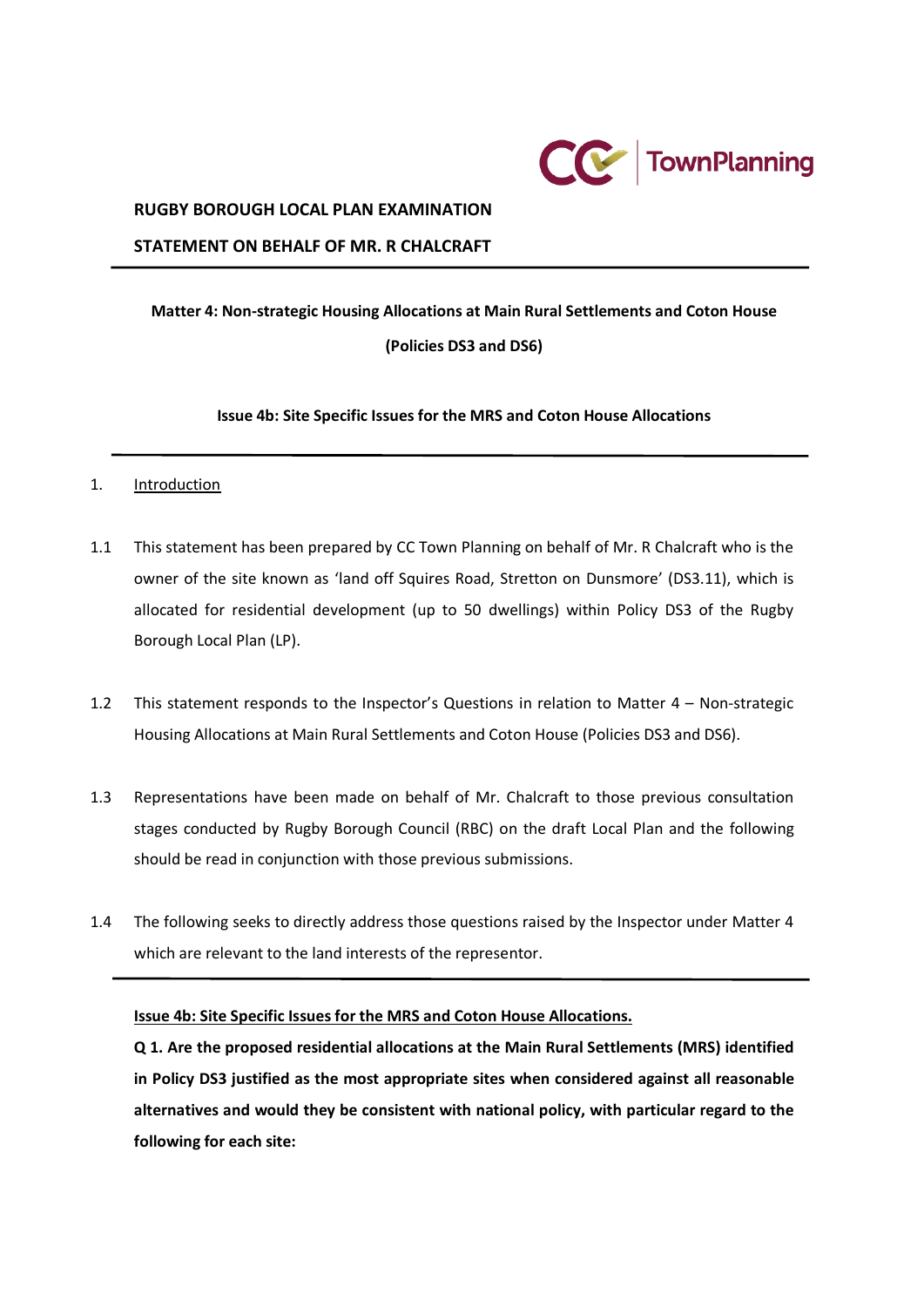#### **(a) The effect of development on the purposes of the Green Belt as set out in paragraph 80 of the NPPF?**

- 2.1 The Council has afforded their full and thorough consideration of the effect of the proposed development at DS3.11 on the purposes of the Green Belt as set out at paragraph 80 of the NPPF.
- 2.2 In terms of harm, and in specific regard to DS3.11, the site does not serve to restrict the outward expansion of either Rugby, to the east or Coventry to the west. It lies well beyond the built-up extent of either urban area and performs no role in checking their unrestricted sprawl. Furthermore, the site does not serve as a 'gap' (or break) between two or more definable settlements and as such provides no contribution to the prevention of neighbouring towns from merging. Therefore, site serves little purpose in relation to first and second bullet points of Para 80 of the National Planning Policy Framework (NPPF).
- 2.3 It is acknowledged that the site is currently recognised as a countryside location on the edge of Stretton on Dunsmore. Any development, by necessity, will result in encroachment on the countryside.
- 2.4 However, it is important to consider the level of encroachment that will occur and other factors which may detract from the quality and function of the countryside at this location. The site is Grade 3 agricultural land and therefore not excellent quality, it is not subject to any landscape or ecological designations which might otherwise contribute to the quality of the countryside at this location and the site is also enclosed, to the south and east, by built form. Planting to the west and northern boundaries of the site benefits the site a definable boundary features which isolates the site from the open countryside. These matters are also considered later within this statement.
- 2.5 The site does not serve to contribute towards the preservation of a historic setting and consequently is not capable of contributing to the fourth purpose of the Green Belt as set out at Para 80 of the NPPF.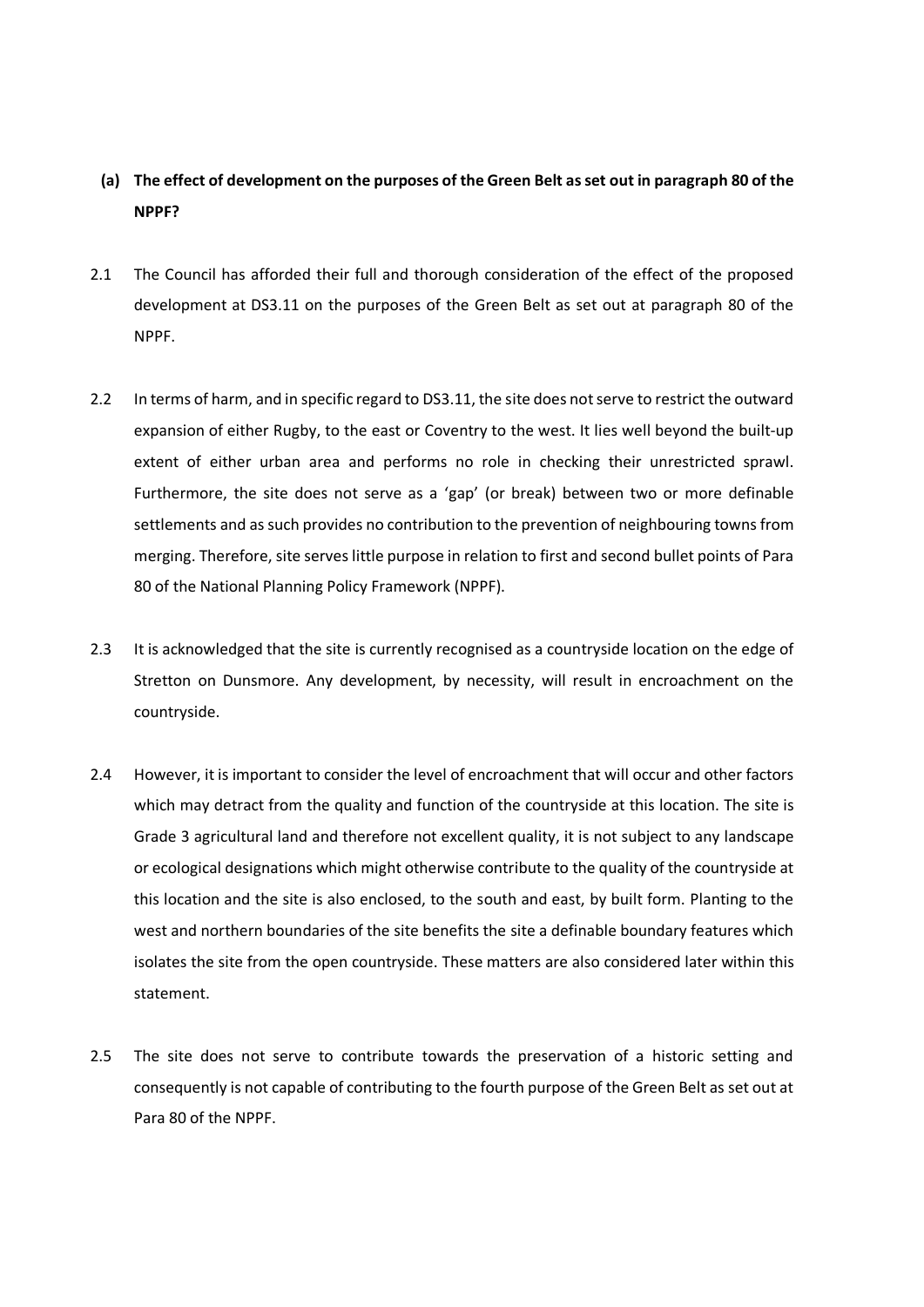- 2.6 The social, economic and environmental benefits associated with the delivery of a residential development at DS3.11 are significant. Under the overall heading Delivering Sustainable Development, Section 9 of the NPPF clearly provides the basis for Green Belts to be reviewed and amended through the preparation or review of a local plan.
- 2.7 It is considered that the commentary and findings set out within the evidence base which has supported the production of the LP is considered to provide robust justification for the amendments to the Green Belt boundary within Rugby Borough to allow for the allocation of sites such as DS3.11 for residential development.

### **(b) Whether the resulting Green Belt boundaries would be clearly defined using physical features that are readily recognisable?**

- 2.8 The Council have afforded their full consideration to the physical and topographical features of site DS3.11 and the evidence base is conclusive that the site is clearly defined and delineated by features which are both long established and readily recognisable.
- 2.9 The site lies immediately to the north of existing residential properties on Squires Road, it is from this point (on the southern boundary of the site) that access will be taken directly from the existing highway.
- 2.10 To the east of the site lies Knightlow Church of England Primary School, the grounds of which directly abut the eastern flank of DS3.11. The boundary between DS3.11 and the school is delineated by a mature hedgerow and sporadic treeline.
- 2.11 To the north and west lies agricultural land, however DS3.11 is separated from these 'open' agricultural fields by a significant tree line on the western boundary and a mature hedgerow and tree coverage along the northern boundary.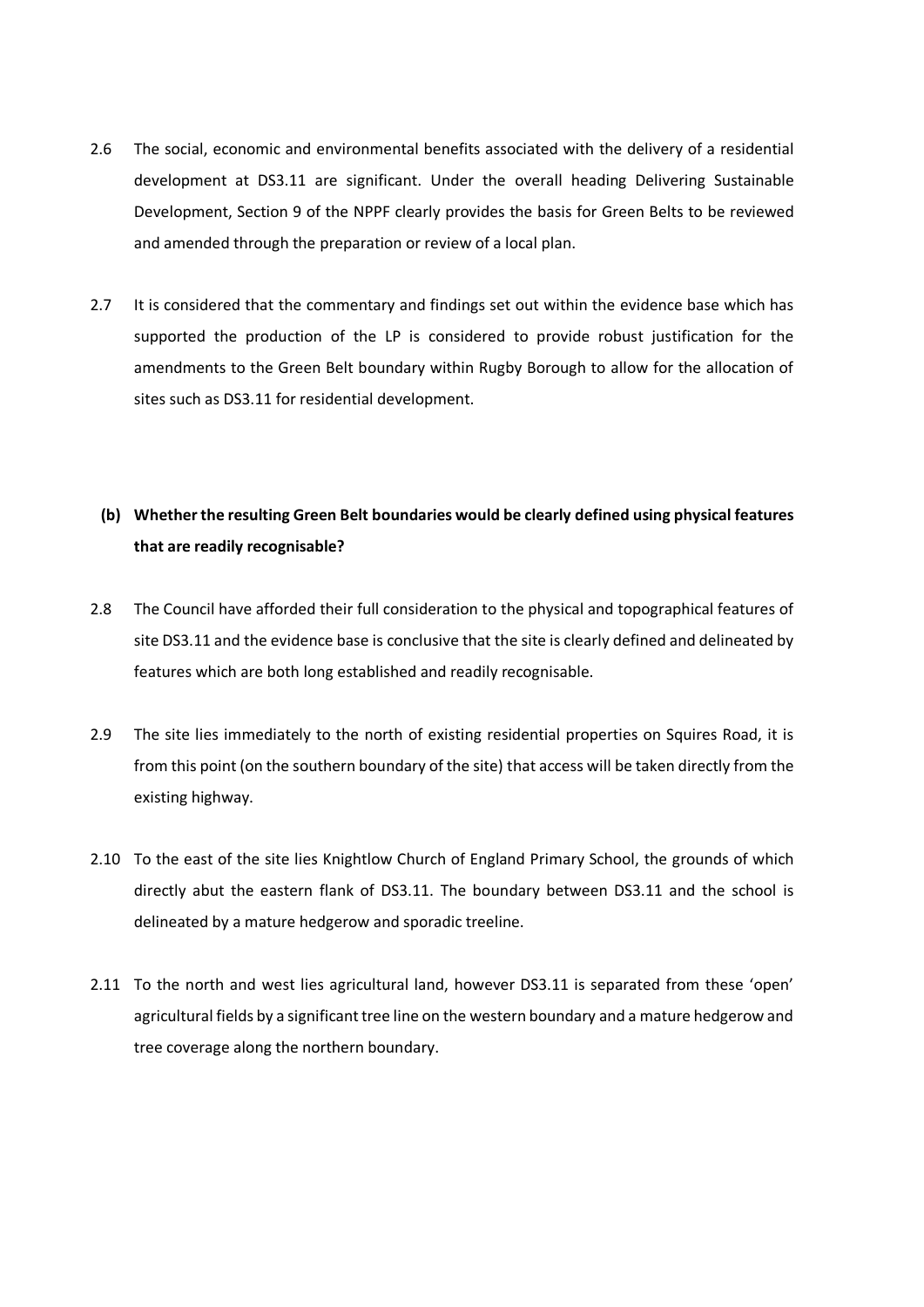2.12 The existing settlement edge of Stretton on Dunsmore is 'indented' in this north-west extremity and it is therefore considered that the site is framed by long established, mature, readily recognisable features which border the site on all sides.

### **(c) The effect of development on landscape character, heritage, biodiversity, agricultural land, flood risk, highway safety, infrastructure and facilities?**

- 2.11 The evidence base which has supported the production of the LP has been critically considered by the Council to ensure that the most appropriate sites in sustainable locations are allocated for future development.
- 2.12 An outline application forresidential development at the site was submitted to RBC in 2013 (Ref: R13/0250), that application was refused due to the site being located in the Green Belt and due to the lack of a great crested newt survey having been undertaken. It must be noted that there were no other technical reasons for refusal and no technical objections raised during the course of the planning application. Of note, for the site to be allocated through the LP, there is no requirement for such a survey to be undertaken and this matter will be dealt with thought the development management process.
- 2.13 By necessity, there will be impacts as a result of development at the site. However, in the case of DS3.11 and other MRS allocations, those which are allocated through DS3.11 are the most appropriate after consideration has been afforded to all other reasonable alternatives.
- 2.14 The Stretton on Dunsmore Site Allocations Development Pack (LP48) provides commentary in regard to each of those areas highlighted within Q1(c) of this Issue.
- 2.15 For clarity, the site is not subject to any special landscape designations and the RBC Landscape Sensitivity Study (2016) (LP35) concludes that the site is appropriate for development providing a substantial landscape buffer of native trees and shrubs is planted along the western and northern edges and that the settlement edges are indented. Such planting will form part of any forthcoming planning application and work has commenced in this respect.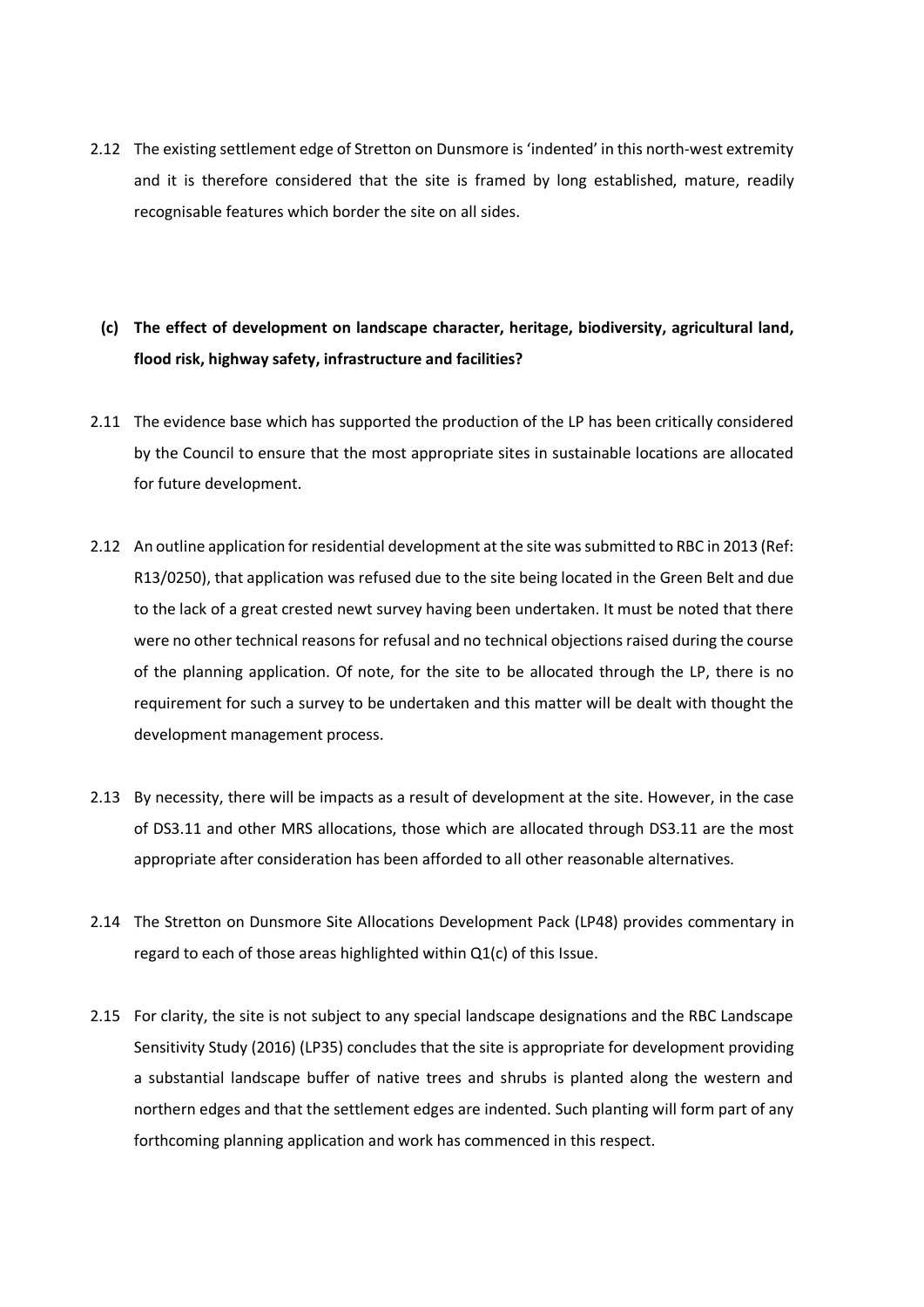- 2.16 The site is not subject to any ecological or biodiversity designations. The site is currently in arable use and it is considered that any potential ecological assets will be constrained to those hedgerows and trees which bound the site. Any future planning application will be accompanied by a full ecological appraisal which will inform any mitigate measures which may or may not be required at the site. For clarity, an ecological assessment is being progressed for the site.
- 2.17 There are no heritage assets either within or adjacent to the site and any planning application will be supported by appropriate information in respect of archaeology.
- 2.18 The site is Grade 3 agricultural land and therefore through allocating DS3.11 the LP will cause the loss of agricultural land of the highest quality.
- 2.19 Access to the site will be taken from Squires Road to the south which is an existing residential cul-de-sac. Access to the site will be largely similar to that which was set out within the 2013 planning application, in that case there was no objection from the Local Highways Authority (LHA). During the production of the evidence base to support the LP, RBC have confirmation from the LHA, as set out within LP48 that '*the Highways Authority considers the proposed access to be suitable'*.
- 2.20 The site falls within Flood Zone 1 as identified on the Environment Agency Flood Map for planning. The Councils Strategic Flood Risk Assessment which has supported the production of the LP, confirms that the site is at low risk of flooding. A Flood Risk report has been produced for the site, which accounts for a higher quantum of development, than the 'up to 50' stated through DS3.11. This initial technical work confirms that; the site is in an area at least risk from flooding; residential development at the site will not increase flood risk elsewhere and that surface water can be effectively managed on site. A flood risk assessment will accompany any future planning application for residential development at the site.
- 2.21 Residential development at the site will serve to enhance the vitality, viability and the range of infrastructure, services and facilities within both the settlement and wider Borough. Full consideration has been afforded to Policy DS4 and those obligations which may arise to mitigate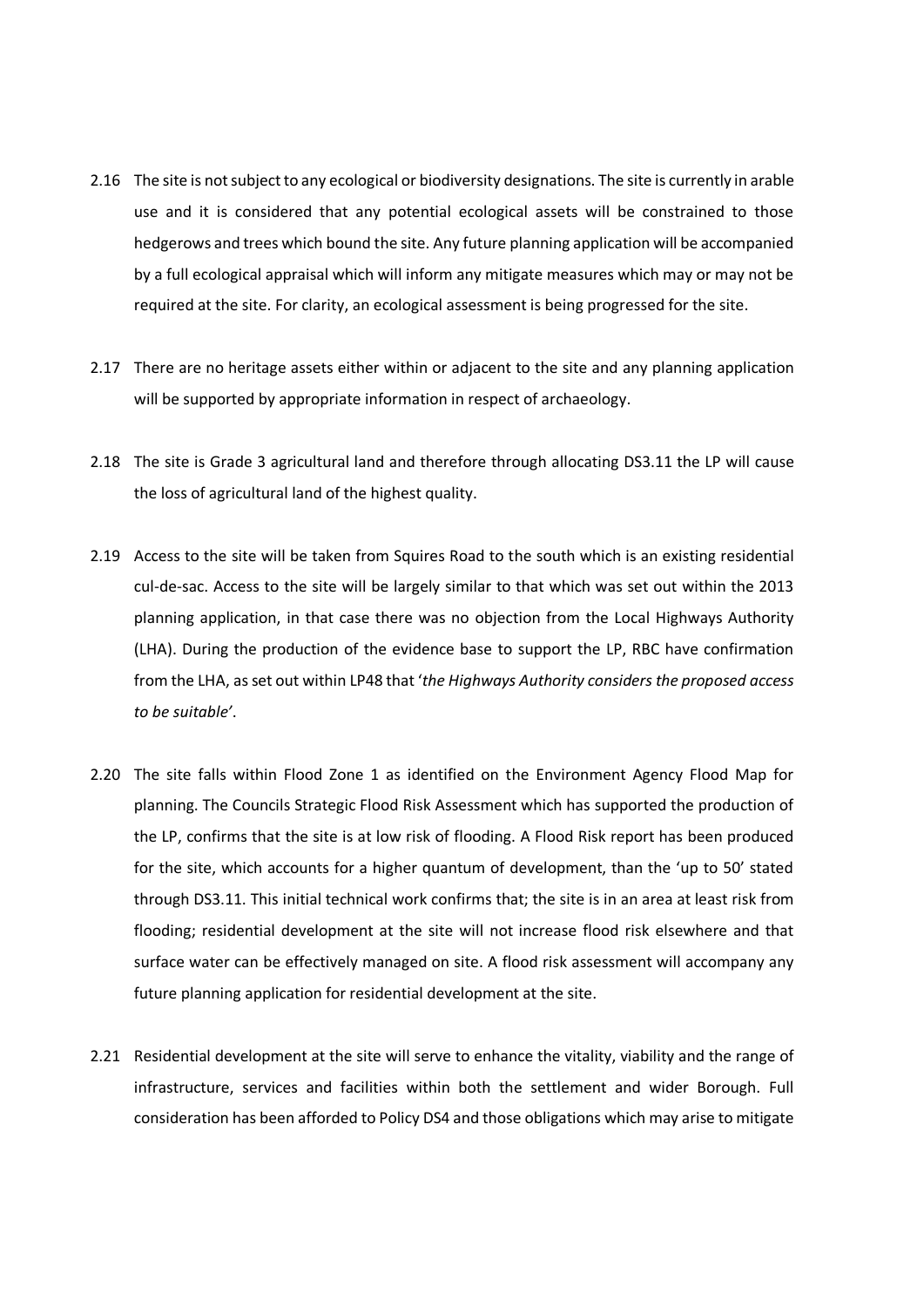against the impacts of any future development at the site and the content of this policy will inform any future planning application.

## **(d) The relationship of the site to the existing settlement and its accessibility to local services and facilities?**

- 2.22 The site lies within the 'indented' settlement boundary on the north-western edge of Stretton on Dunsmore and therefore, being directly adjacent, is considered to have a strong relationship to the existing settlement.
- 2.23 In terms of accessibility to local services and facilities, the site lies within walking distance of all of those services within the MRS. LP48 sets out those key services which the settlement has to offer (namely; village hall, convenience shop, primary school, surgery, post office and bus stop), the furthest key service (surgery) lies 740m from the site, when measured by walking distance and not as the crow flies, and therefore the site can be considered to be sustainable.

#### **(e) The evidence to support the site's 'deliverability' as defined in footnote 11 of the NPPF?**

- 2.24 The landowner is committed to the delivery of this site, as evidence by the 2013 planning application, continued engagement in the plan making process between 2013 and 2018 and the submission of a pre-application advice request in late 2017.
- 2.25 The site is immediately available and under the single ownership of the representor and there are no-technical barriers which would preclude its development. The combination of these various factors, including the landowner's appetite to immediately develop the site, demonstrate that the site is immediately available and with a high prospect that residential development will be delivered in the next 1-5 years.
- 2.26 The site offers and suitable and sustainable location for development, the allocation of the site for residential development has been robustly justified through the Council's evidence base and